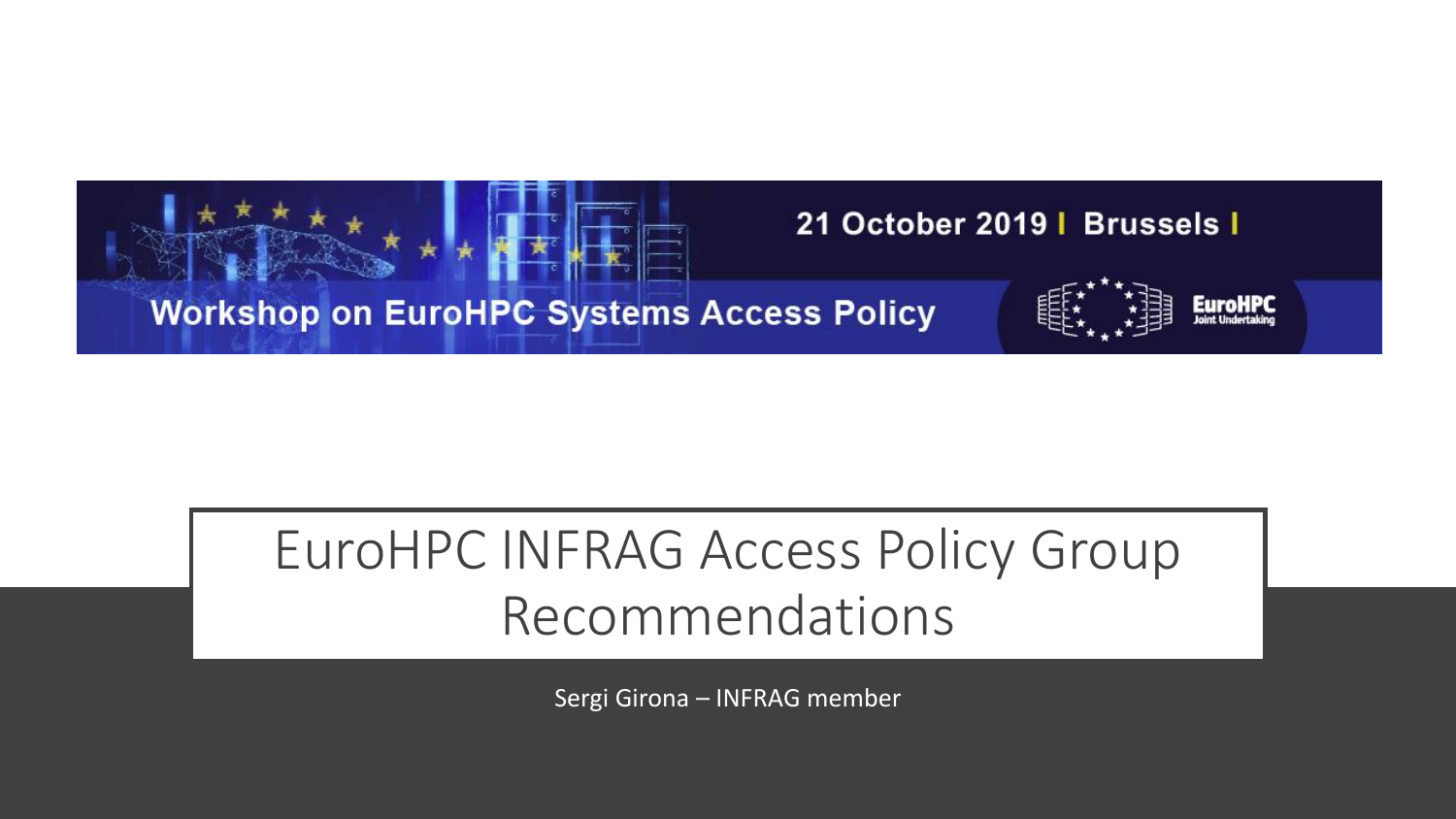#### Rationale

• Articles 13(5-8) and 14 of the EuroHPC JU regulation 1 indicates how the Governing Board shall define the access rights to the Union's share of the available time on the pre-exascale supercomputers and petascale supercomputers and to the Union's share of available time on national supercomputers. The INFRAG, as part of the Industrial and Scientific Advisory Board, is analysing different strategies/policies and will present to the Executive Director and Governing Board the corresponding recommendations.

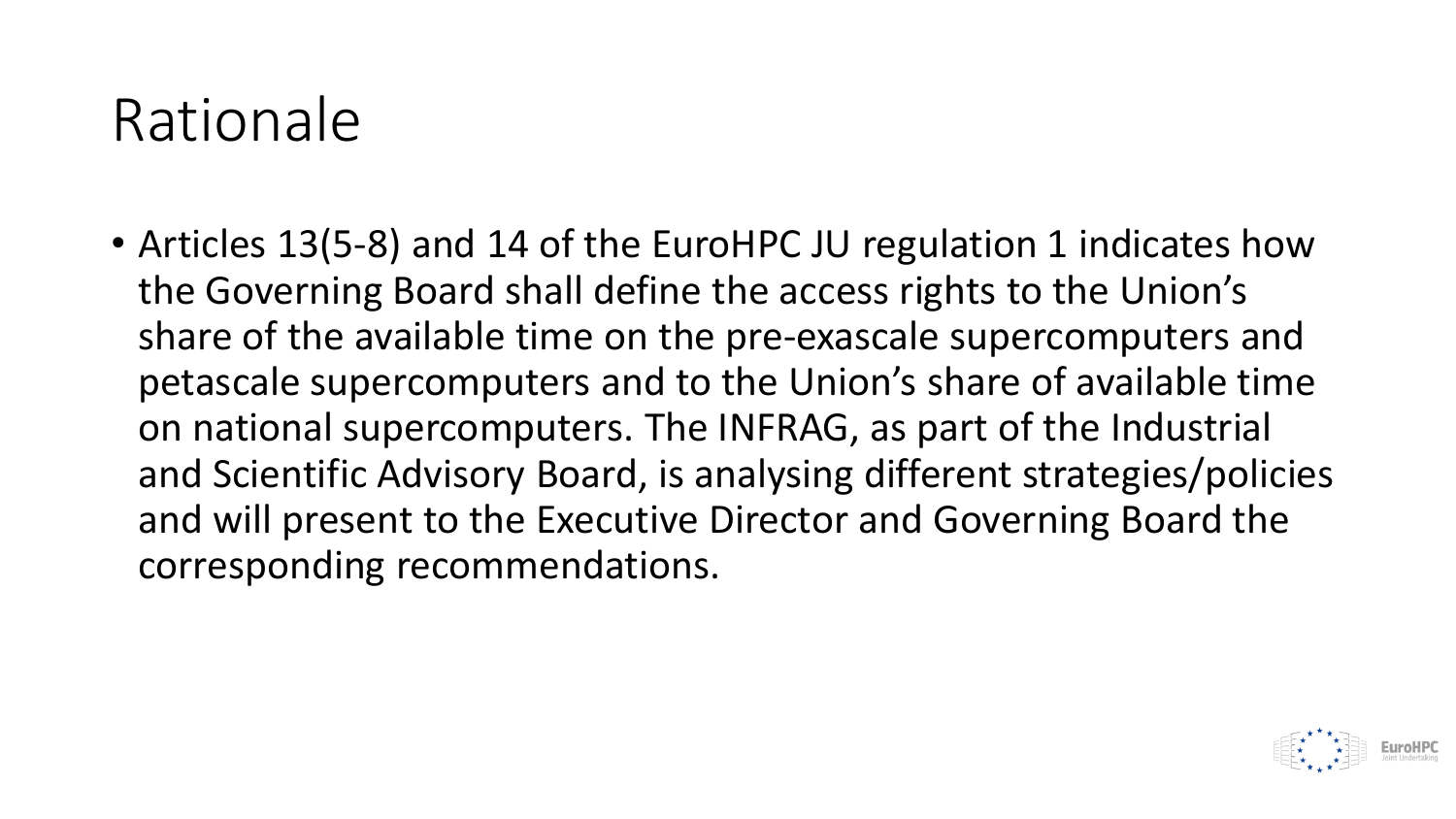## Working methodology

- The INFRAG has created a working group to prepare these recommendations. The working group is composed of six members of the INFRAG, external experts from PRACE, including PRACE aisbl and PRACE Hosting Members, and adequate representation of users and user communities, including industry.
- The objective is to provide a recommendation before end of November 2019, to permit adequate time for approval by the GB, publication and start of the implementation. This deadline is set to allow users to access the systems as soon as they become available.
- The working group will organize one open day and/or open consultation, to present the findings and the directions of the proposal. This will allow all users, communities, and stakeholders to comment and contribute to the final proposal.
- The final proposal will be presented to the INFRAG for validation prior to submission to the GB.

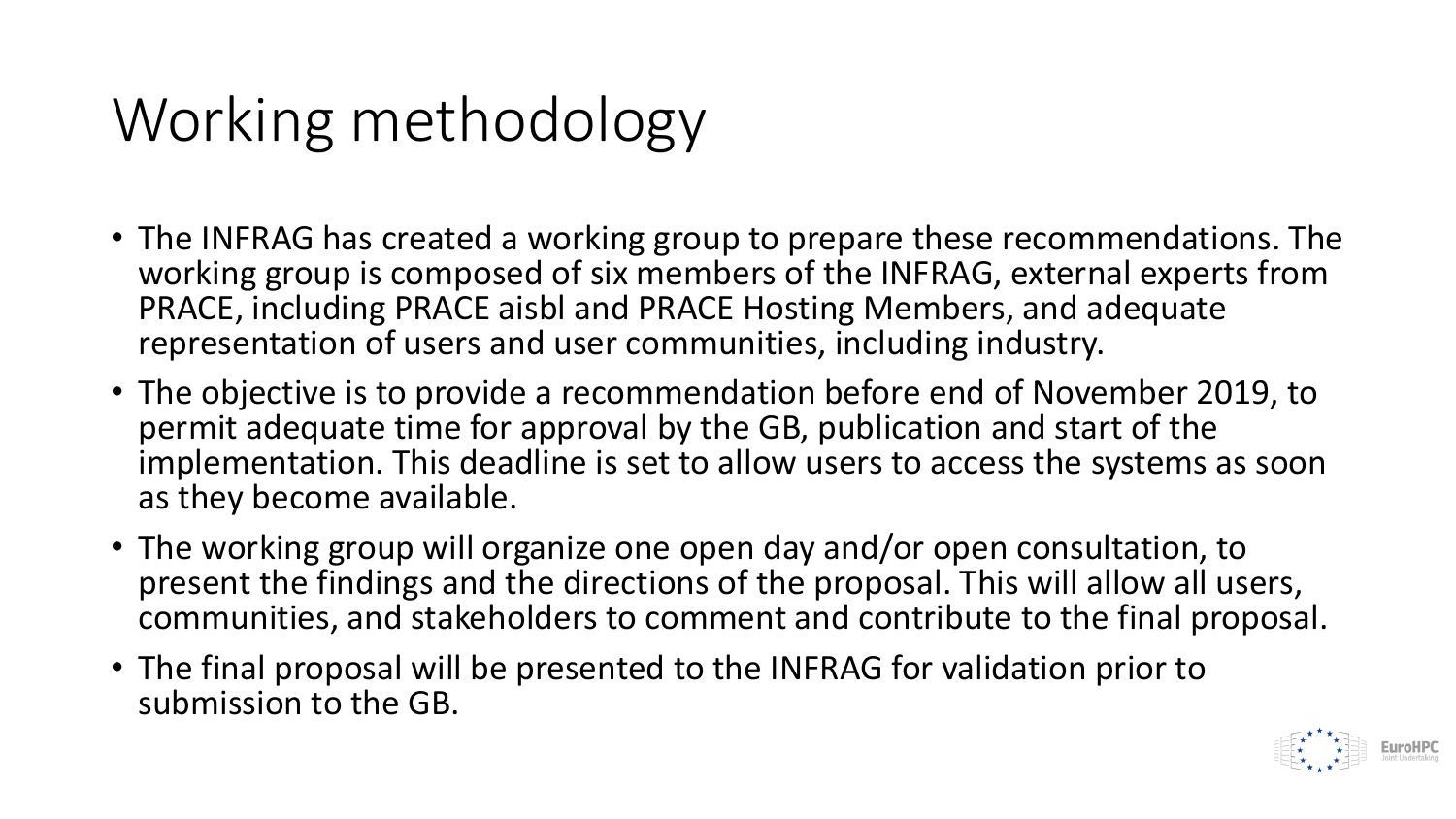## EuroHPC INFRAG Access Policy WG composition

| <b>INFRAG representation</b> |                 |
|------------------------------|-----------------|
| <b>Branislay Jansik</b>      | IT4Innovations  |
| Claus Axel Muller            | GCS             |
| <b>Evangelos Floros</b>      | <b>EC</b>       |
| Lene Krøl Andersen           | eScience Center |
| Minna Palmroth               | Uni. Helsinki   |
| Sergi Girona                 | <b>BSC</b>      |
| Sinead Ryan                  | TCD             |

| Duarte Boba            | <b>EuroFusion</b>             |
|------------------------|-------------------------------|
| <b>Enric Gibert</b>    | Pharmacelera                  |
| <b>Kenneth Ruud</b>    | University of Trømso          |
| Lee Margetts           | <b>NAFEMS</b>                 |
| Marc Baaden            | <b>CNRS</b>                   |
| <b>Maria Girone</b>    | <b>CERN</b>                   |
| <b>Philipp Hennig</b>  | <b>MPG</b>                    |
| <b>Serge Bogaerts</b>  | <b>PRACE aisbl</b>            |
| Stephane Requena       | <b>GENCI</b>                  |
| Sylvie Joussame        | <b>CNRS</b>                   |
| <b>Vicente Navarro</b> | <b>ESA</b>                    |
| Wolfgang Schröder      | <b>RWTH Aachen University</b> |

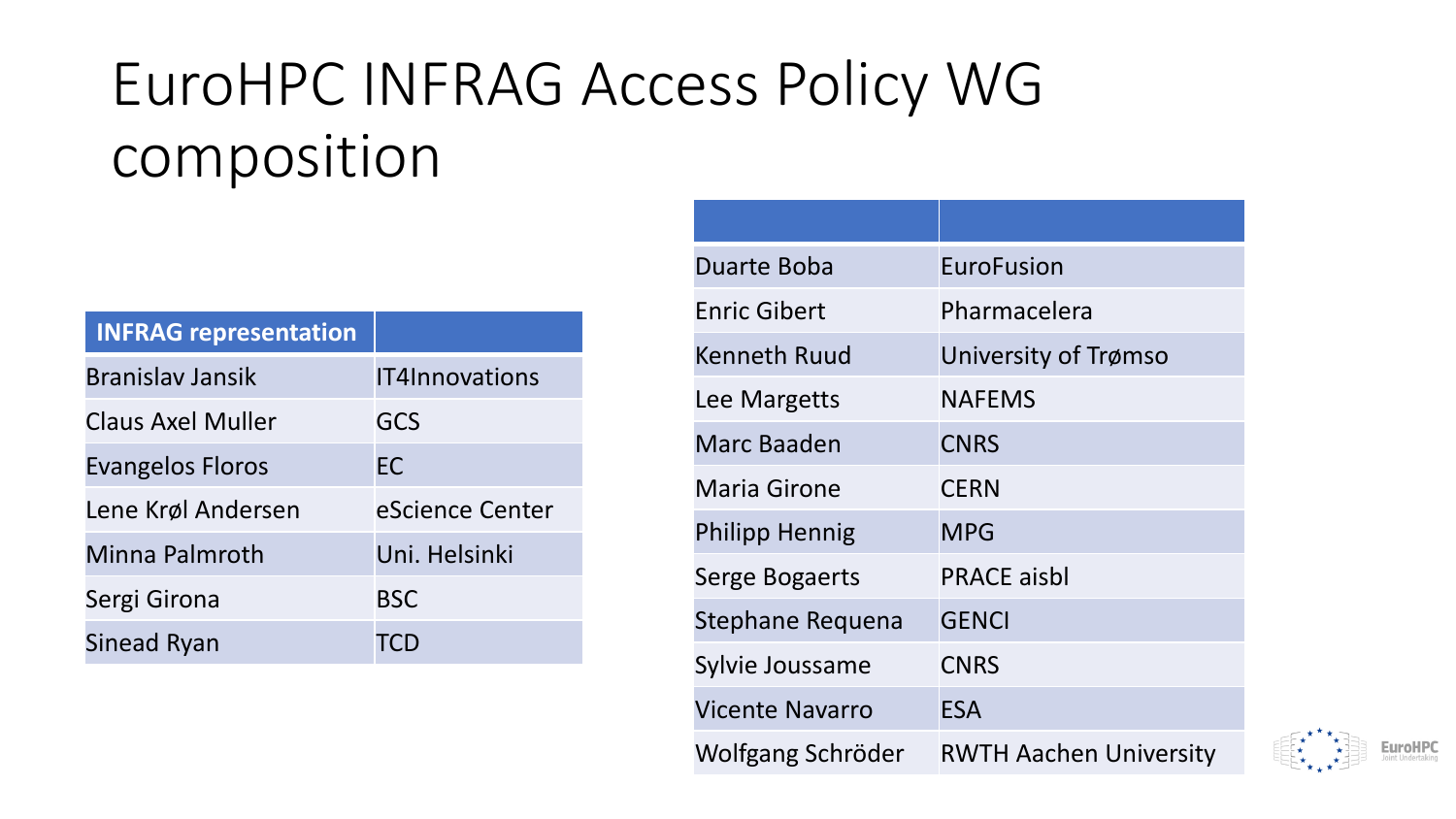## Access policy for Open R&D

- The scope of the recommendations will be limited to Open R&D for academia and industry
	- Free at the point of usage
	- Information of the economical value of the awarded accesses
- Access policy for commercial use may be part of a different recommendation document
- The European HPC ecosystem, including European and national programmes should align to optimize the resources utilization

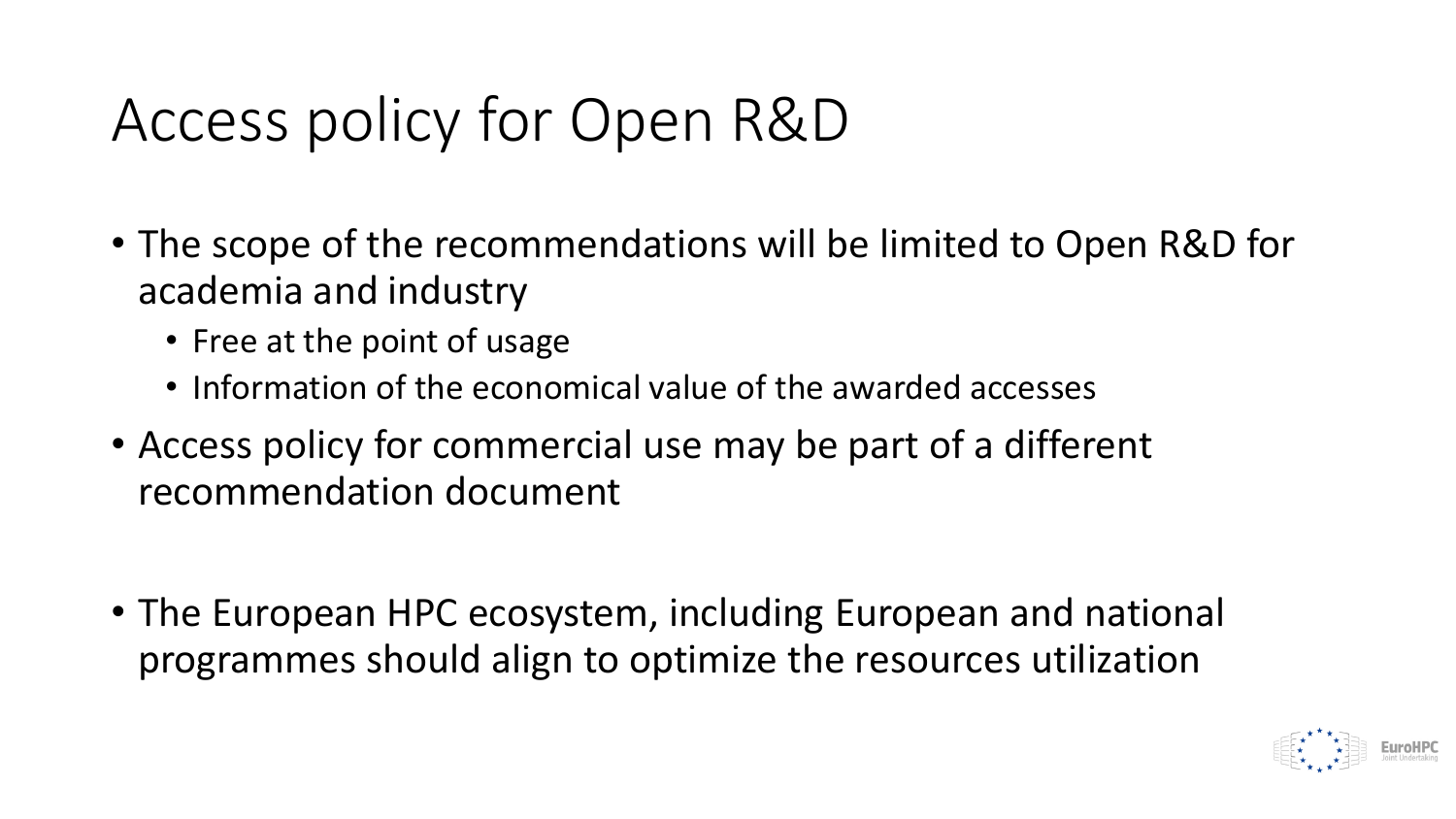# Special Access / Urgent computing

- Emergencies and crisis management
	- Floods, earthquake, pollution, spread of diseases, …
- Adequate definition and protocols of the urgent computing case, including:
	- Technical readiness of user and centre shall be ascertained initially and regularly updated/tested
	- Automatic triggering of emergency
- Considerations
	- Preemptive computing may be required
	- Expected time window of emergency/crisis is short
	- In case of emergency, users should be able to use their complete allocations
	- Periodical scientific and technical review required
	- Access reserved only for governments (or public administration having delegation)

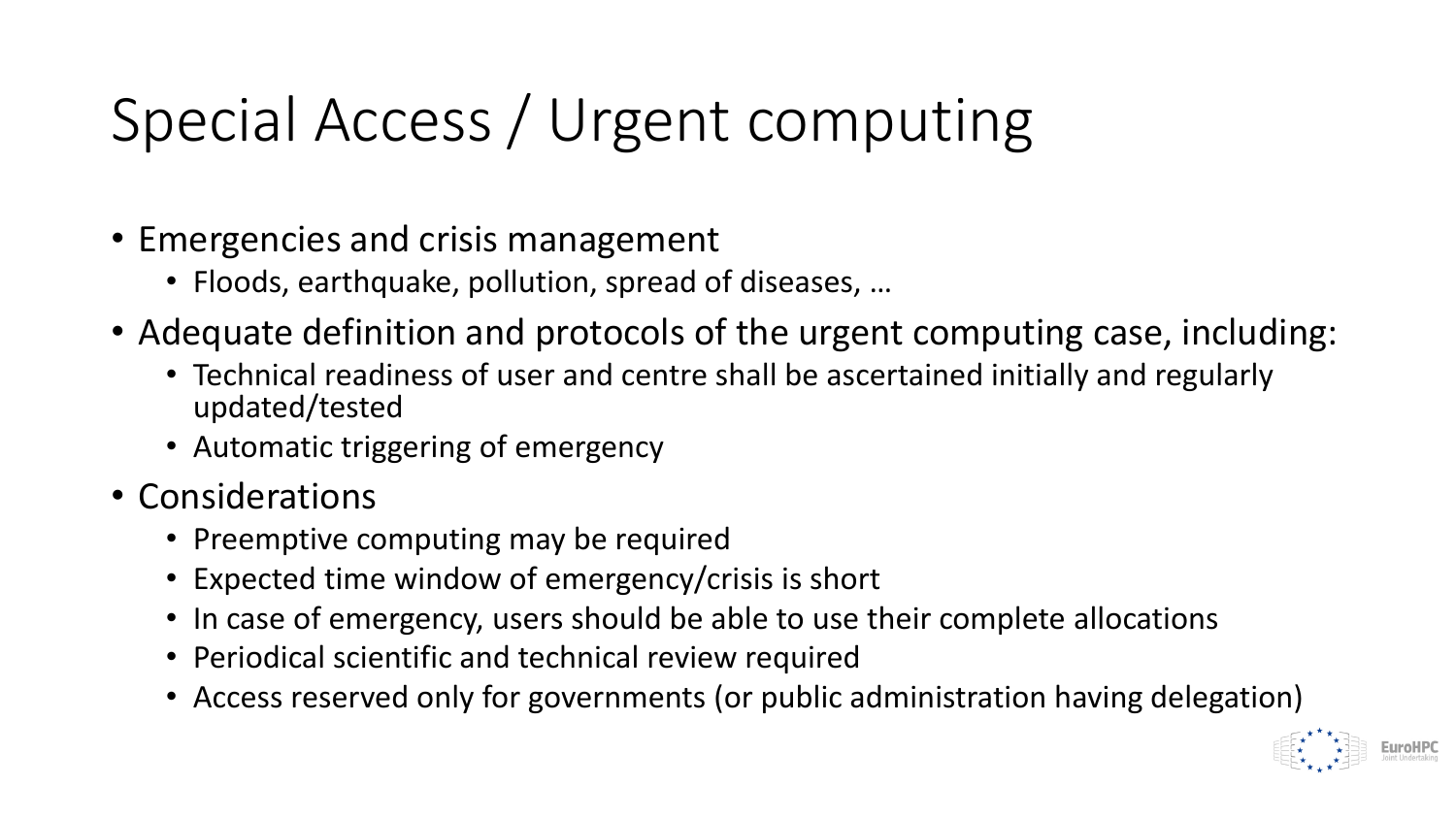# Special Access / Strategic Projects

- Including Communities and large scale instruments (ESFRIs)
- Possible definition
	- A group of researchers with a long term project that requires guaranteed access to compute resources
- EuroHPC Governing Board should establish rules to identify, select strategic projects and fix the resources
- Why should this category exist?
	- International/European agreements and obligations
- Running projects on this category should also be peer reviewed to guarantee the quality

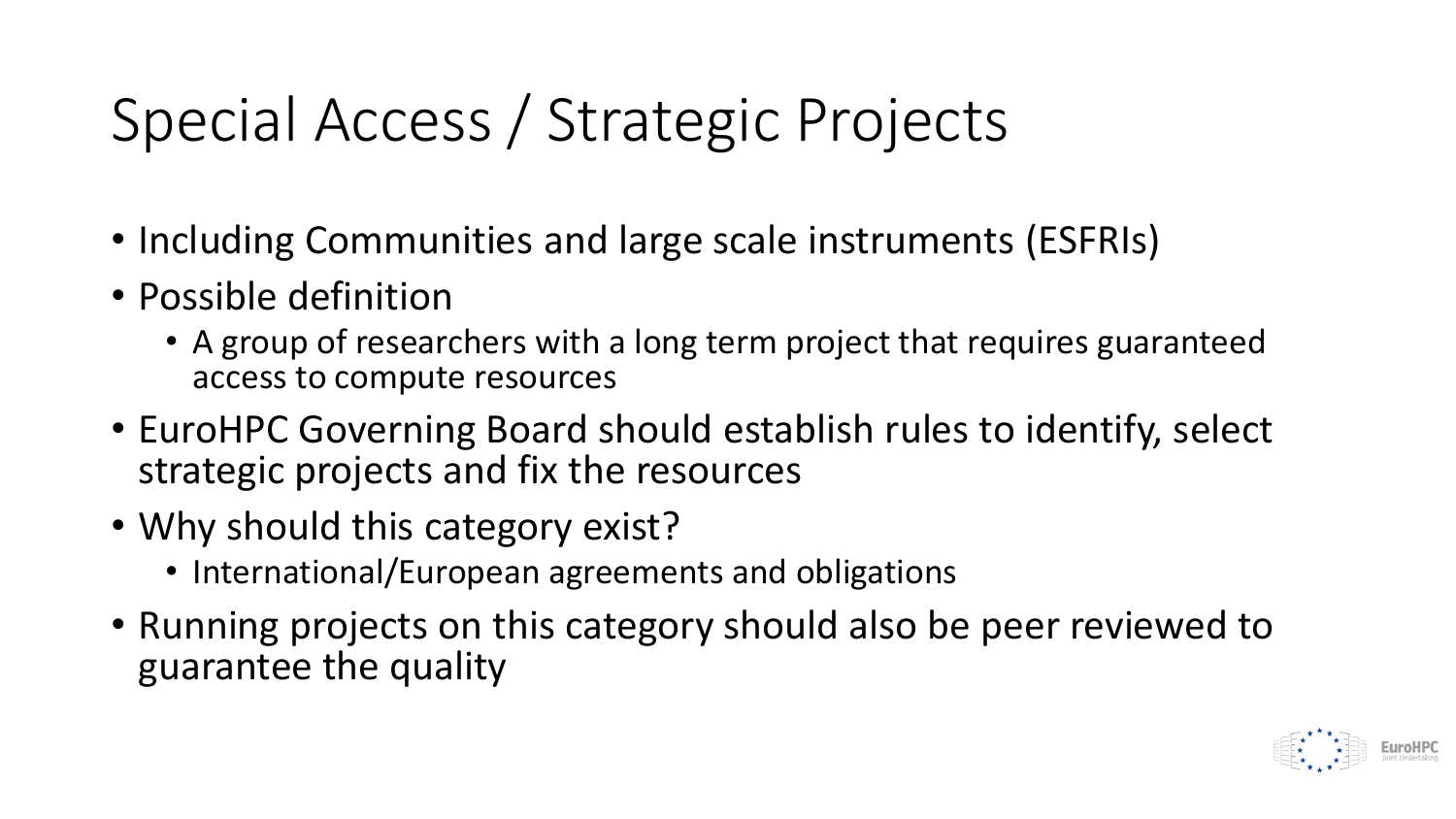### Evaluation Criteria

- Differentiate two tracks: science and industry
	- Clear identification of cooperation between industry and academia, to avoid double window for the same project
- Science
	- Academic Excellence
		- Including solving scientific puzzles not requiring innovation or breakthroughs
		- All disciplines of science competing for the same resources, no pre-established quotas
			- It is necessary to identify the standards of academic excellence for each discipline at any point of time
		- Adequate support/resources should be accessible to enable teams or science domains to reach the required excellence
- Industry
	- Open R&D to support innovation
	- Excludes commercial use
- Science and Industry
	- Technological feasibility and readiness
		- Both Capacity and Capability to achieve excellence
		- Technical requirements
			- Adequate balance between need for improvement and real gain
	- DMP (Data Management Plan) required, including description of embargo period

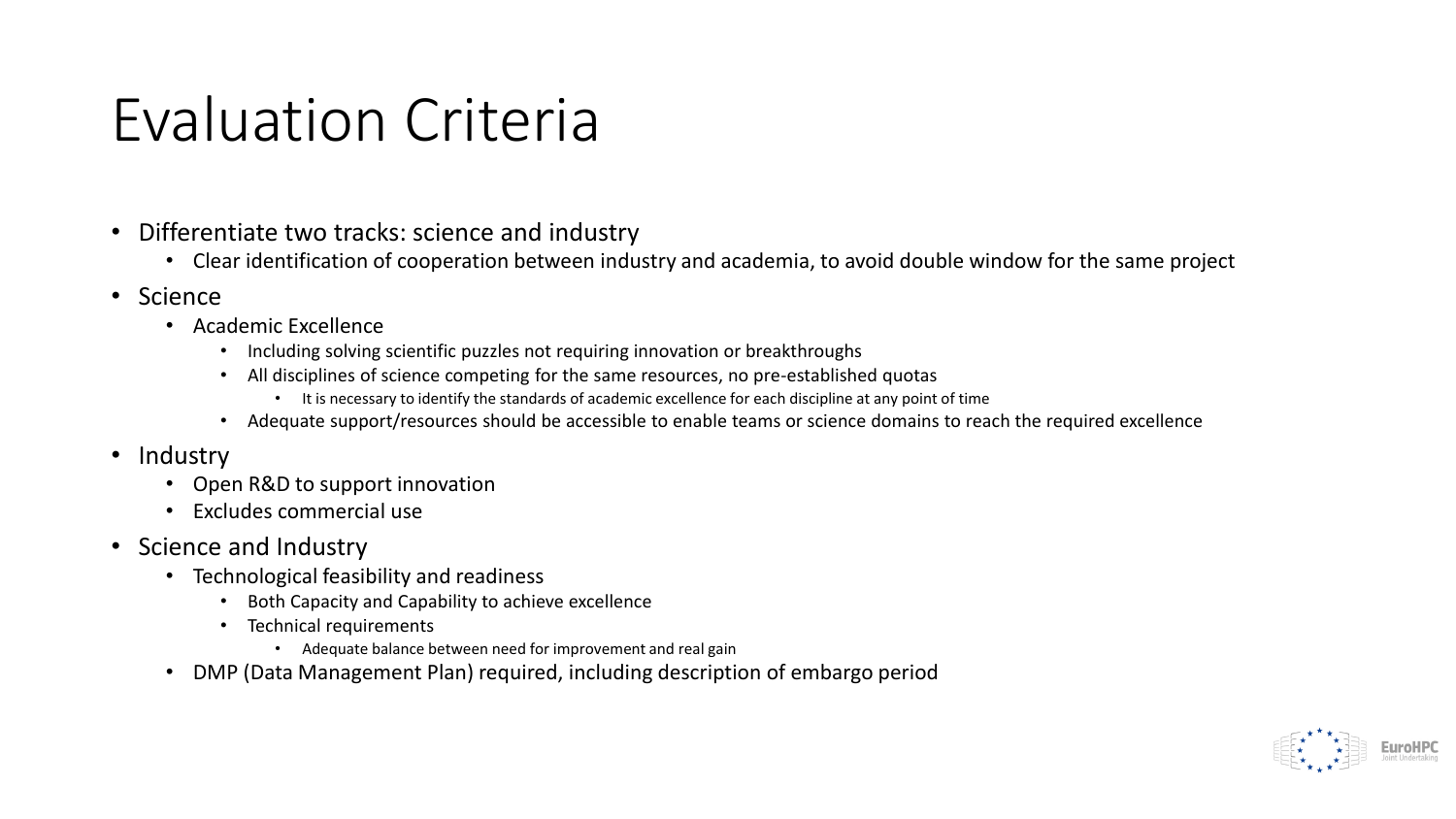### Evaluation method

- Anonymous peer reviewers
	- Specialized by expertise
- Public composition of the review committee
	- With anonymous and open discussion
	- With adequate coverage on academia and industry, respectively
- Benefit from the positive experience of PRACE Access Committee and PRACE administrative support

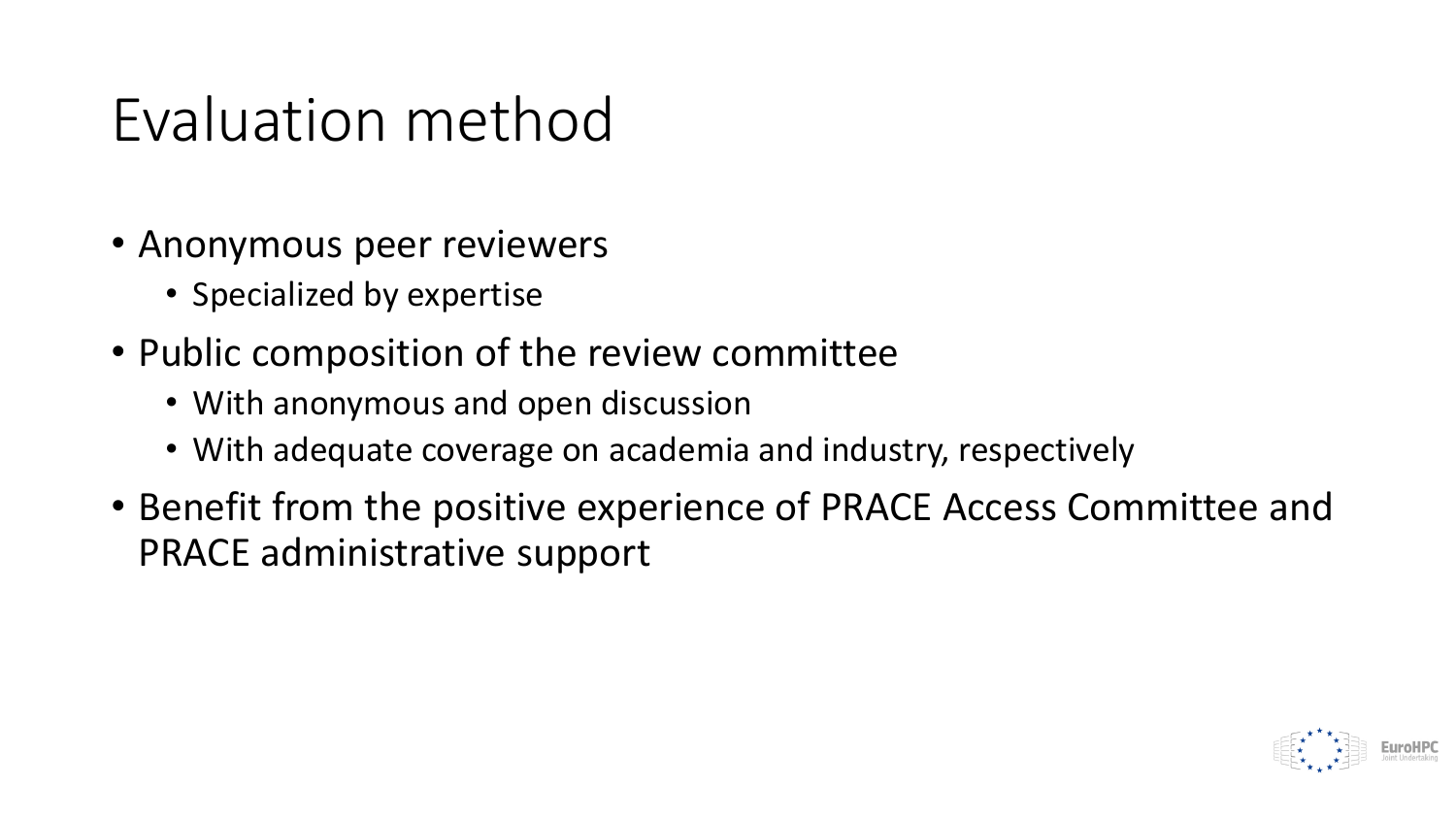# Type and duration of access (1/2)

- Standard access
	- Science
		- Call every 6 or 8 months
		- Multiyear access, with guaranteed resources over the years
	- Industry
		- Call synchronized with science calls or Calls every 4 months
- Benchmarking access
	- To collect required technical data to apply for standard access
	- Call always open
	- Limited resources, up to 2 months access
	- Technical review of the benchmarking plan required
	- Comprehensive technical support from the center

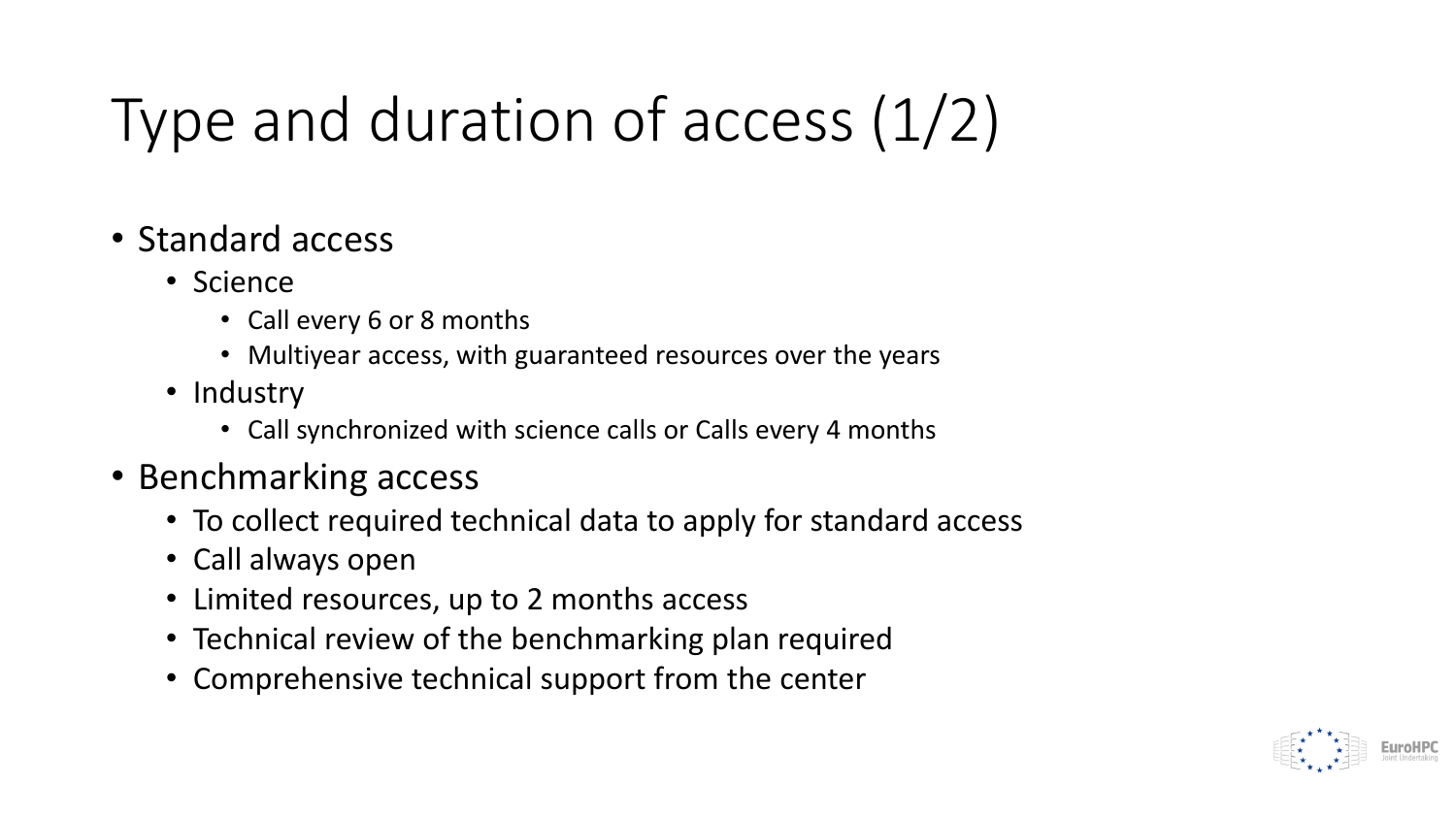# Type and duration of access (2/2)

- Preparatory Access
	- For code development, porting, enabling to new hardware and software, scaling, performance improvement
	- Applicable for Centers of Excellence, Urgent Computing (preparation phase), new communities/group at HPC, ...
	- Call open continuously
	- Limited resources, but enough for real executions
	- Duration of the access: from 2 months access to one year (extendible)
	- Technical and scientific review required
		- At a different level than standard access
	- Technical support and High level support required

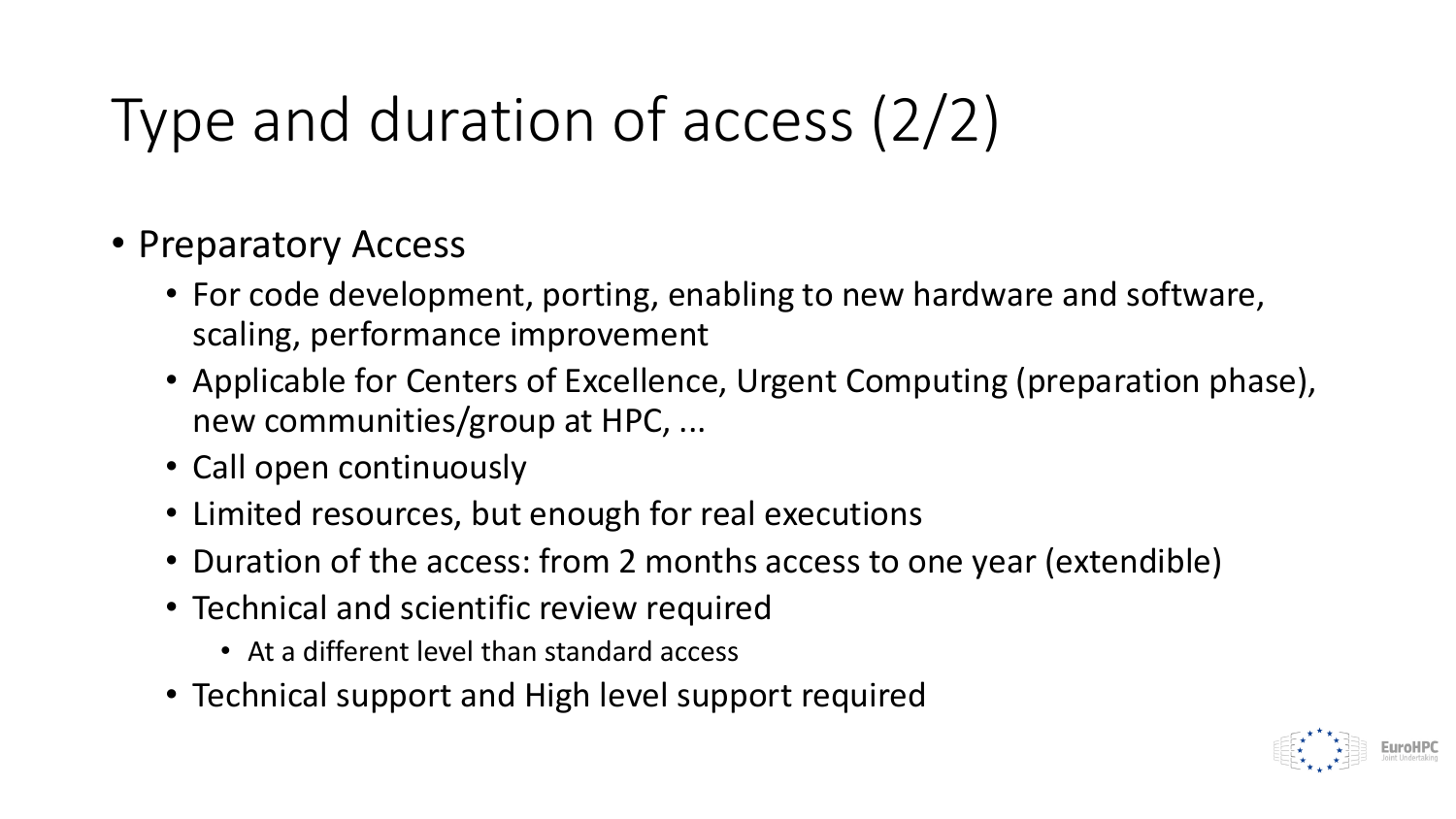#### Resources

- Requirements on Compute, Memory, Storage, Data Transfer
	- Some included in DMP
- Typical allocations conditions
	- Large allocations
		- Applicable to standard access
		- Well described access to resources, and in most cases, uniform utilization of compute allocation
	- Small allocations
		- Applicable to any access type
		- As much as possible, elastic access to resources
	- Interactive computing
		- Applicable to any access type, but with limited resources
		- High impact on HPC full performance
- Limit for allocations
	- Should a single project obtain more than X% of available resources?
	- Is there a lower limit for resource allocation for the EuroHPC systems?

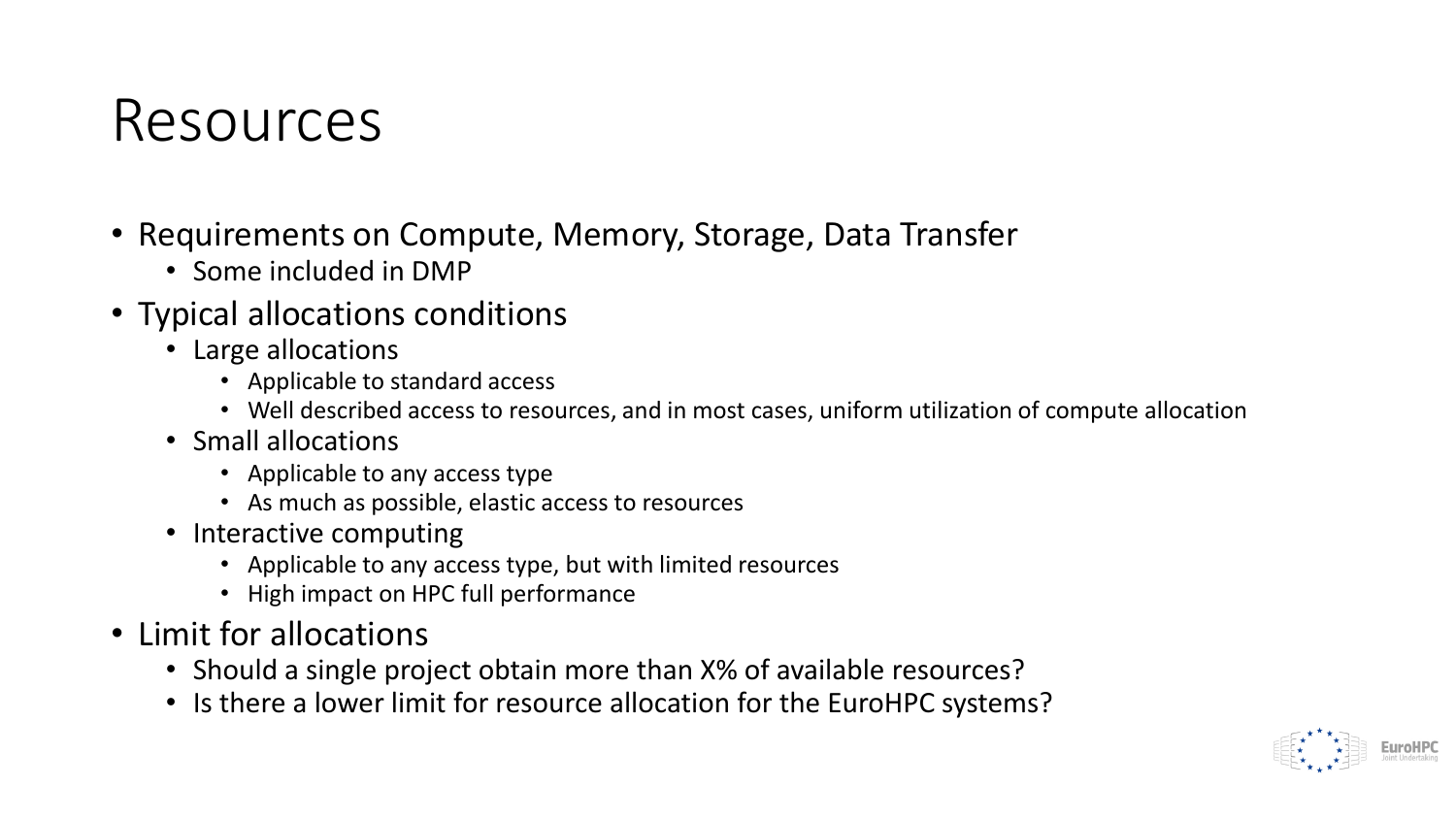### Obligations of the awarded users

- Citations in papers, presentations, conferences, …
- Ready to accept invitations to conferences organized by the European HPC Ecosystem
	- EuroHPC summit week
	- Trainings
	- COE, Competence Centers.
- Data sets available after embargo period. Program availability is welcomed.
- Follow-up documentation of the outcome of the project
- Public white-paper is the minimum requirement

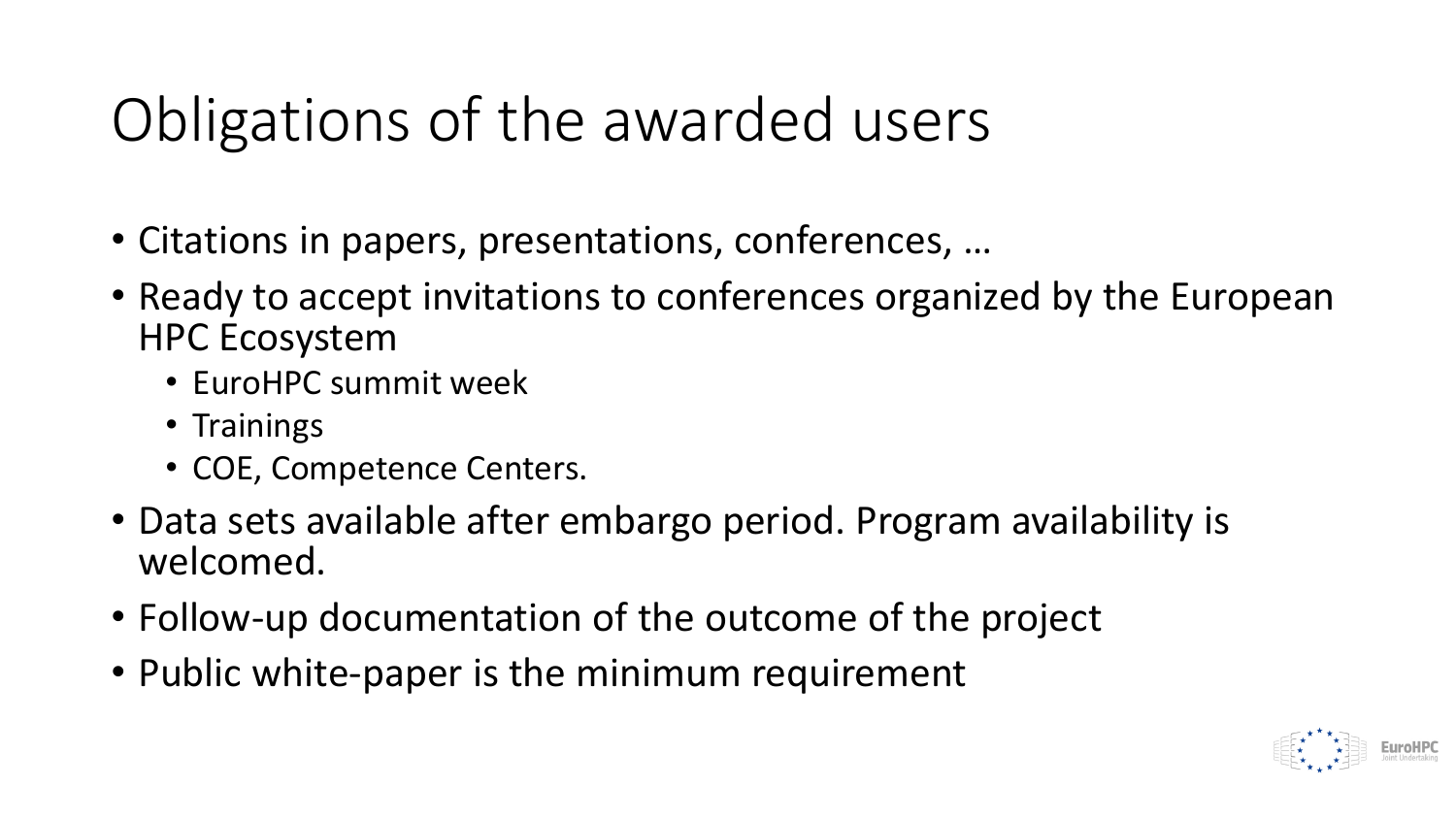### KPIs and Access Policy

- Science: publications, citations, data downloads,…
	- Targets defined in terms of scientific community
- Industry: publications, citations, patents, IP, …
- Follow of the projects outcome
- Indicators on newly attracted users and communities